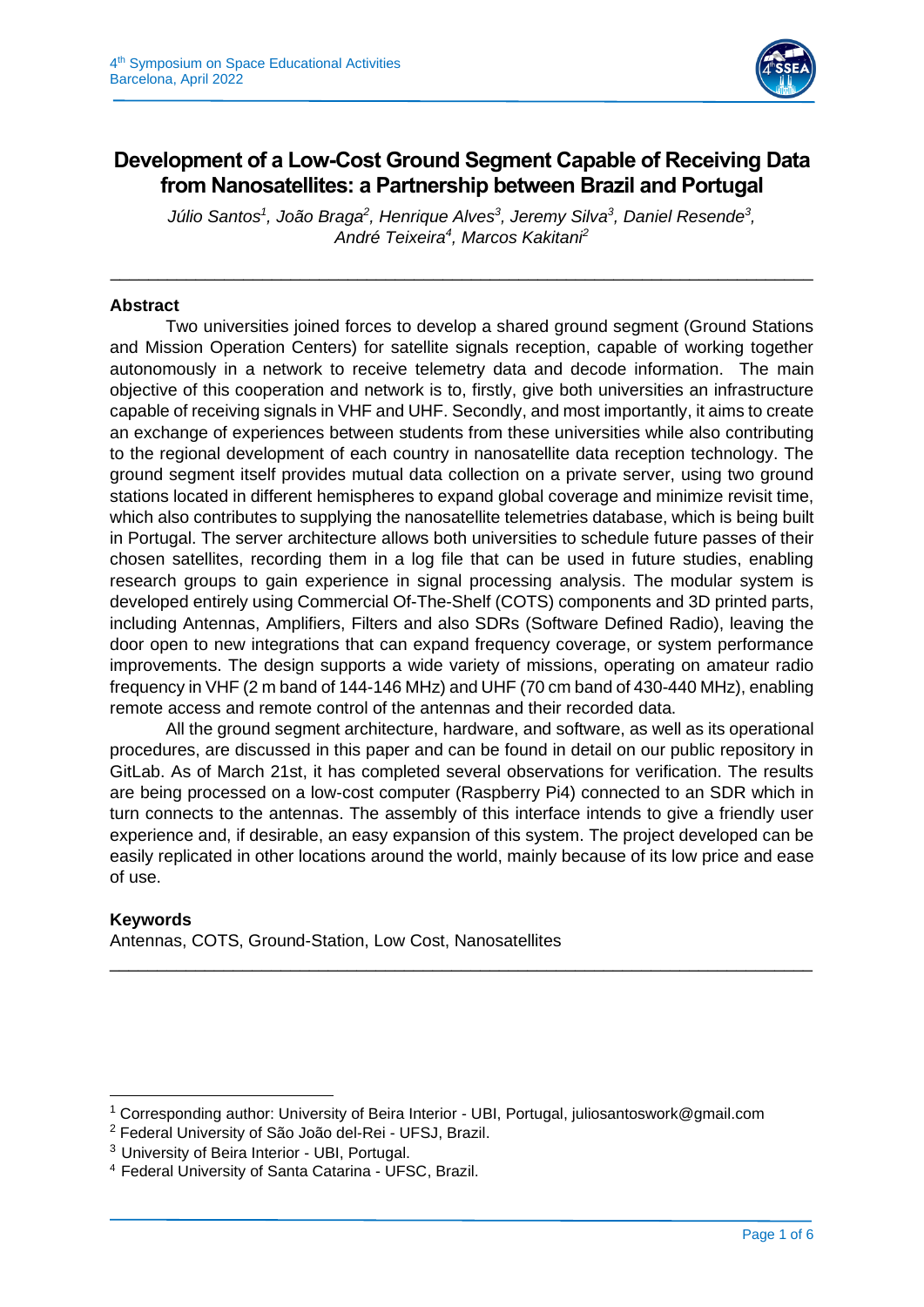

#### **Acronyms/Abbreviations**

| BPF  | <b>Band-Pass Filter</b>                 |
|------|-----------------------------------------|
| COTS | Commercial Off-The-Shelf                |
| GUI  | Graphical User Interface                |
| LNA  | Low-Noise Amplifier                     |
|      | <b>MODCOD Modulation and Coding</b>     |
| NAS  | <b>Network Attached Storage</b>         |
| OS   | <b>Operating System</b>                 |
| RHCP | <b>Right Hand Circular Polarization</b> |
|      | SatNOCS Satellite Network of Open Cro   |

- **Satellite Network of Open Ground Stations**
- *SDR* Software-Defined Radio
- *VNC* Virtual Network Computing

#### **1. Introduction**

CubeSats have been widely used due to the growing wave of nanosatellites, mainly due to the recent democratization of the use of space, made possible by the so-called New Space. More and more nations, organizations, and universities are developing, assembling, integrating, testing, and launching their small satellites into space, whether for scientific experimentation or for carrying out complex missions. With the number of launches of nanosatellites increasing from 10 in 2007 to more than one hundred in 2017 [1], and the possibility of application for educational purposes and not only, the development of ground stations have become more important than ever.

Aiming to expand the student's knowledge and the amount of telemetry data from nanosatellites, the Alma segment, Figure 1, is a partnership between the University of Beira Interior in Portugal and the Federal University of São João del-Rey in Brazil, that consists in the creation of a shared ground-station network that allows students from both universities to make use of an antenna that is placed far from them, on another continent, providing telemetry data from various satellite missions. This partnership is intended to offer students the possibility to develop the ground segment from the beginning, receiving signals from nanosatellites, challenging them to build and decode signals, introducing them to basic concepts of satellite tracking, as well as knowledge of satellite operations and orbital mechanics. Being developed by students, the

cost of this ground segment is an important variable. Therefore, a low-cost approach was applied, achieving an overall cost of €1134.

#### **Figure 1. The Alma cooperation patch mission.**

Thus, in Section 2, some literature is presented where it is possible to glimpse the development of other ground segments for educational applications in some research institutions; Section 3 presents all the hardware, specifications, and operating frequencies of the ground stations proposed in this work, one in Brazil and one in Portugal; In Section 4, the software for antenna operation and control is described, as well as the overall system architecture. Finally, Section 5 contains some results and lessons learned from this cooperation between Portugal and Brazil for the development of the ground segment, and Section 6 presents the next steps and future upgrades.

This project aims to, hopefully, motivate students and researchers to be involved in future projects whilst gaining hands-on experience in space operations and ground segment architecture, enhancing the visibility of space initiatives at both universities.

#### **2. Current low-cost ground segments**

Most of the actual low-cost ground segments use Commercial off-the-shelf (COTS) components such as antennas, low-noise amplifiers (LNA), filters, software-defined radios (SDR), diplexers, and computers. In addition, most of them are based in the Satellite Network of Open Ground Stations (SatNOGS), which is an open-source global network of satellite ground stations all over the world. This network enables people to use other ground stations, expanding user available coverage. Additionally, this facilitates the access of space-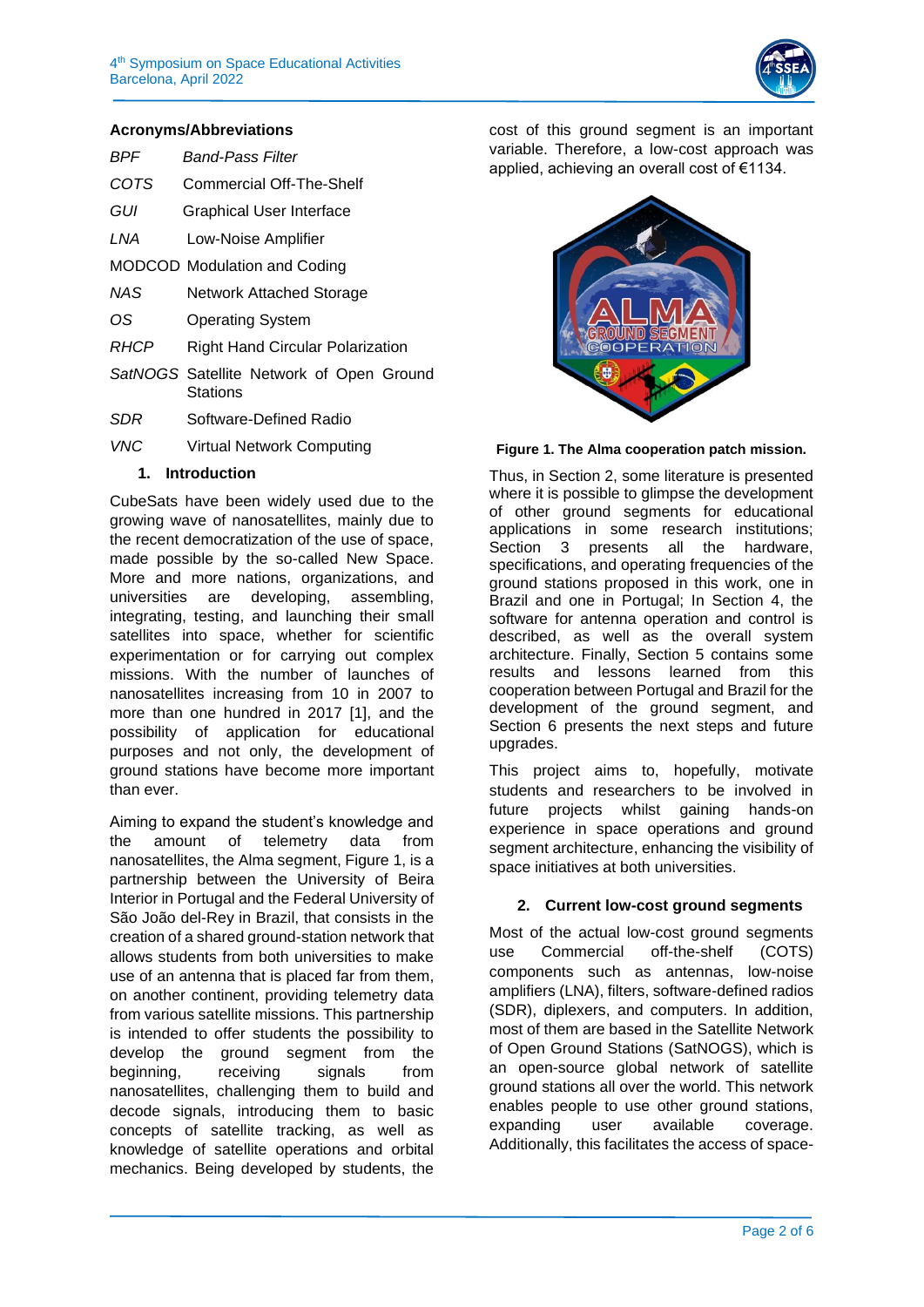

based data far more often than they can with a static one.

Some examples of the development of low-cost ground stations can be found, for educational purposes at the University of Alabama [2] and in [3] where teaching approaches to this type of project were explained. Most recently, in [4], a ground station was designed to be modular and to use commercial off-the-shelf (COTS) products such as SDR to reduce the total cost as well as the construction time.

Building your own ground stations network is expensive and can bring financial and regulatory issues since different countries have different regulations on accessing the available frequency spectrum. Thanks to the Satellite Network of Open Ground Stations (SatNOGS), it is possible to spend little money on a ground station when compared with professional ones and join a network of nearly 300 active ground stations. However, despite knowing the value of this powerful network, with this paper, the idea was to do something different than simply joining an already defined ground stations network. Our main goal was to develop our own network, allowing students to gain experience on the development behind an already established ground segment and making them feel and go through the difficulties that appear on this journey. So, from the partnership between Portugal and Brazil, Alma Segment was born.

#### **3. Ground segment hardware**

The hardware associated with the ground segment varies depending on whether the ground station is directional or omnidirectional.

In Portugal, with regards to communication, a directional ground station was built, made of two high-gain Crossed-Yagi antennas - one in UHF (70cm band), and the other in VHF (2m band). Despite not joining the SatNOGS available network, its rotator v3.0.1 [5] was built to move the antennas, being the price the deciding factor in comparison to other commercial options [6]. Both dipoles on the two antennas are driven by one signal, with different phases, making it possible to achieve circular polarization. To increase the signal reception in VHF, a lownoise amplifier (LNA), as well as a Bandstop filter were introduced, the last being capable of attenuating broadcast FM frequencies (typically >40dB, 80-115 MHz), while ensuring VHF

Airband. On the UHF side, just a low-noise amplifier (LNA) was added.



**Figure 2. Directional ground station in Portugal**

Additionally, an enclosure box was fixed to the two frames of the rotor, with a hole to pass all the cables from the switches of the end-stops and the stepper motors. Inside the enclosure box, was organized all the hardware needed for the rotor operation (Arduino, CNC controller with A4988 drivers and its power supply unit), the hardware needed for remote access operation (Raspberry Pi4 and its respective power supply unit), and last but not least two RTL-SDRs connected to the microprocessor.

Also, to understand what the constraints of the place are where the ground station in Portugal is located, altitude and azimuth were measured.

| <b>Table 1. Ground Station Location Constraints</b> |  |
|-----------------------------------------------------|--|
|-----------------------------------------------------|--|

| <b>Azimuth</b>             | <b>Minimum Elevation</b> |
|----------------------------|--------------------------|
| $0^{\circ} - 90^{\circ}$   | 10 <sup>o</sup>          |
| $90^{\circ} - 230^{\circ}$ | 8°                       |
| 230°-360°                  | 220                      |

The full 360º panoramic view can be seen in Appendix A.

In Brazil, the ground station employs a designed and 3D built Turnstile Antenna. It has Right Hand Circular Polarization (RHCP) and was projected to receive signals at frequencies ranging from 434 MHz to 439 MHz. This type of antenna is basically made of two dipoles with a 90º phase difference between the dipoles, Figure 3.

The first step was to set the center frequency at 435.500 MHz. Then, to find the wavelength  $(\lambda)$ , Eq.1 was used:

$$
\lambda = c/f \tag{1}
$$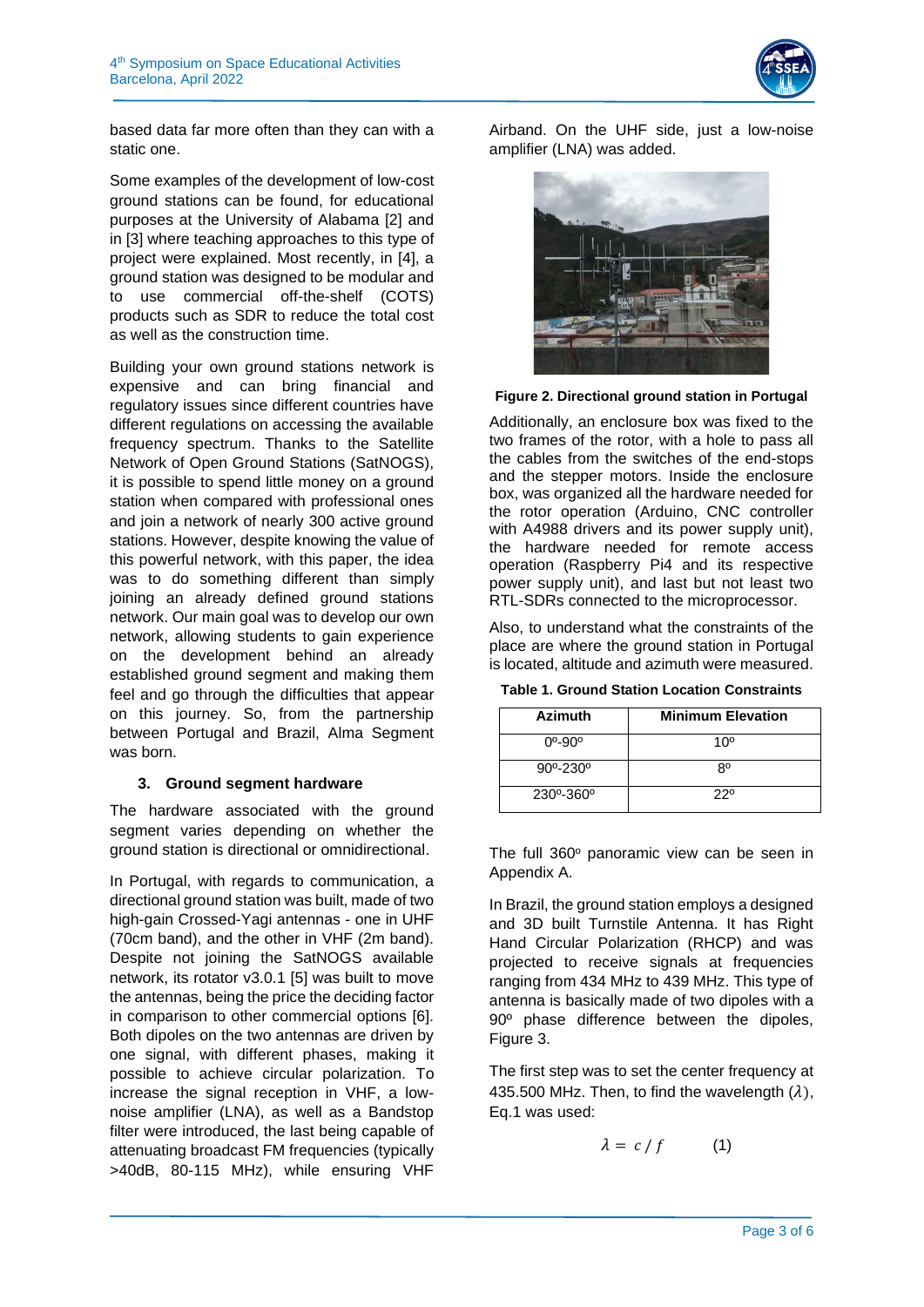

where  $c$  is the speed of light and  $f$  is the desired operating center frequency. Next, to find the dipole total length, Eq.2 was used, where  $X$  is the dipole length.

$$
X = (\lambda/2) * 95\% \tag{2}
$$

After that, to get the size of the reflectors, Eq. 3 was employed

$$
Y = (\lambda/2) \tag{3}
$$

Finally, the distance between the dipoles  $(Z)$ and the reflector, needs to be calculated, and for that Eq.4 was used:

$$
Z = (\lambda/4) \tag{4}
$$

The parameters obtained for the design using the previous equations were:  $\lambda = 0.68$  m,  $X =$  $0.32$  m,  $Y = 0.34$  m,  $Z = 0.17$ m.



#### **Figure 3. Turnstile 3D Design: Calculated dimensions in m.**

To verify and validate the Turnstile design, and to ensure more precision in the calculation of the length of the dipoles a free software called MMANA-GAL[7] was used to simulate and optimize the antenna. In Figure 4 the radiation diagram obtained from the simulation is illustrated:



**Figure 4. Turnstile Radiation Pattern**

The main idea of this ground station in Brazil is to be as cheap as possible, but with the possibility to receive the same satellite signals that Portugal's ground station receives.

Besides the Turnstile Antenna, to build this ground station, two more components were employed, one Low Noise Amplifier (LNA) to amplify the signals received by the antenna and one Band-Pass Filter (BPF) to reject signals outside the 434 MHz to 439 MHz range. The combination of this equipment is fundamental to increase the quality of the received signals.



**Figure 5. Turnstile Antenna Design**

For a full list of all the hardware used in the project and to get more information about the development process, simulations and software deployments, we managed to list everything on our public GitLab Repository [8].

### **4. Software and Architecture**

The architecture of the ground segment is defined as in Figure **6** and uses two ground stations capable of receiving signals on their own.

In the case of the ground station in Portugal, a Raspberry Pi4 and an Arduino Uno were used as the main processing unit. The Raspberry Pi controls the Arduino which, in turn, controls the rotor. Since the decision was to use a Raspberry Pi, an OS was to be chosen. A very good option would be PiSDR image [9], which is a very popular Linux distribution and known amongst amateur radio enthusiasts, because of its pre-installed software like Gpredict, GNURadio and gqrx, however it was not used because most of the software it contains would not be used in this ground segment, thus, slowing down the system unnecessarily.

Ultimately, there is no Operating System (OS) that is perfect for every user, and it mostly boils down to personal preference and/or necessity. For instance, in this project, Raspbian Buster 32-bit was used because one of the software requirements was the need for 32-bit architecture, as explained in the paragraph below.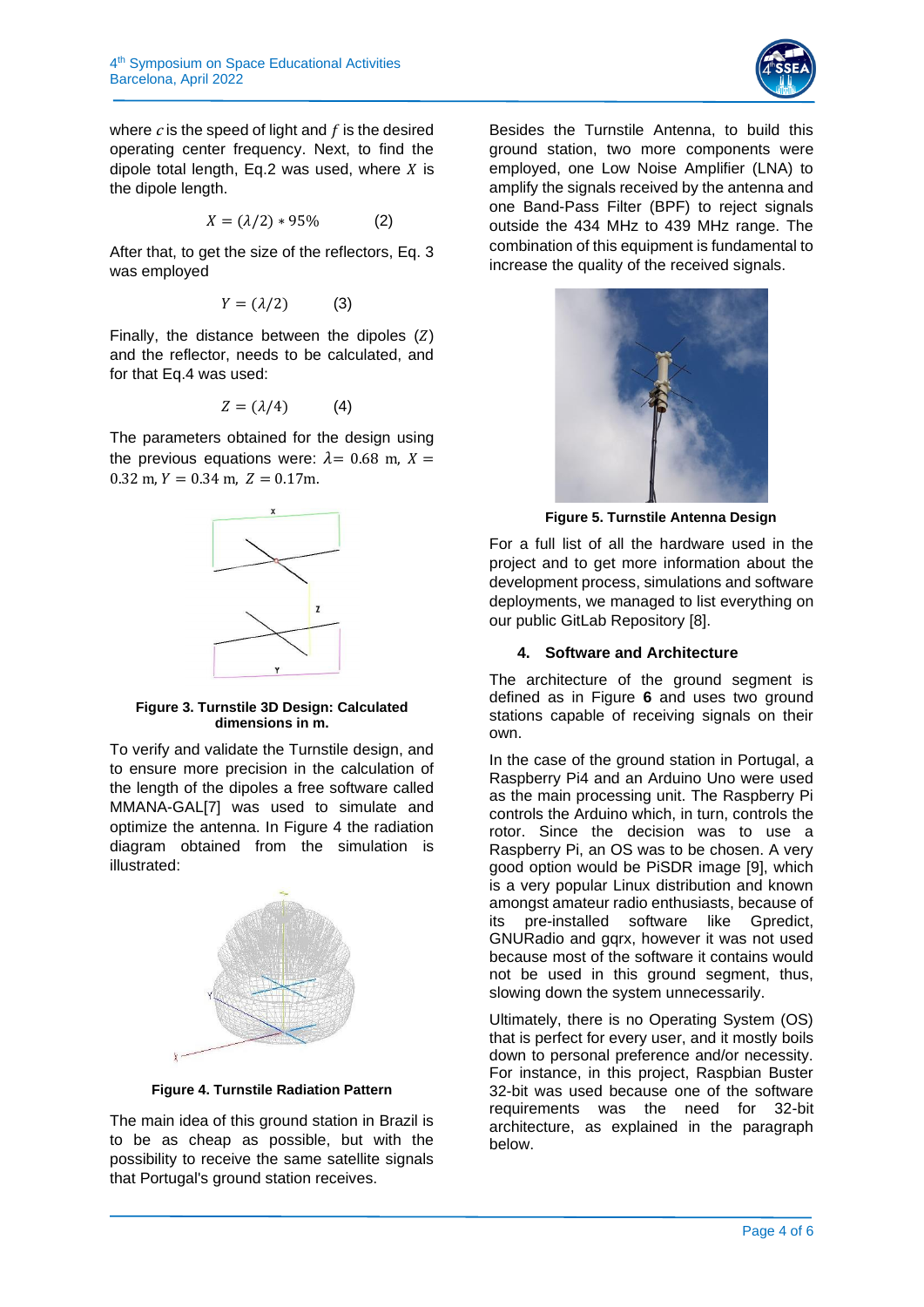



**Figure 6. Ground Segment Overall Architecture**

To allow for remote access, different tools were tested such as: Anydesk, Virtual Network Computing (VNC) and Team Viewer. Despite all the tests, none compares in terms of performance to Anydesk, and because of that, it was chosen. However, this performance came at a cost: Anydesk was not ready for 64-bit architectures (as of March 19th). This was the main reason for the need of a 32-bit OS.



**Figure 7- Remote access to the ground station using Anydesk**

To control the rotor, a radio control library called Hamlib was used. This library contains software that handles the stepper motors by receiving serial data containing certain objective angles and, so, calculating the respective steps needed to achieve such angles. The serial data is sent from the Raspberry Pi to the Arduino by GPredict, which outputs the respective angles that both the elevation and azimuth stepper motors should be at (corrected for both ground station altitude and location). With Anydesk installed on both Raspberry Pi's, it's possible to have a Graphical User Interface (GUI) of the computer environment that contains all the software needed for remote operation.

For instance, it also allows to see the selected satellite's future passes and check the current pass to see if the satellite is in line of sight with

the ground station, and then engage the antennas to follow the nanosatellite while correcting the Doppler effect. Also, a Network Attached Storage (NAS) server, hosted in Portugal, is being used to save all the records obtained from nanosatellites.

## **5. Results**

As of 21<sup>st</sup> of March, reception in Portugal was not done yet, due to some losses in the coaxial cables, and delay in the building time of the rotor and the station itself, in comparison with the foreseen timeline. However, in Brazil, 5 observations were done with an average number of packets of 15 per observation. Satellites tracked include, LEDSAT and WX-3 (CAS-9).

## *5.1. Lessons Learned*

Throughout this project, several valuable lessons were learned. Bring your tools - during the building and assembly process of the rotor in Portugal, there was always, a day's delay due to the lack of necessary tools and material that was forgotten. Materials such as: electrical wire insulating

tape, soldering machine and solder, ethernet cables, extra screws and nuts always proved to be important when needed.

Be prepared for bad weather - Ground stations are located most of the time in high locations and, most importantly, out in the open. Normally there would be no issue but, when there's an exposed electrical circuit, it is always a bad idea not to cover it up. So, bring your umbrellas.

A strong foundation is key - A project is only as strong as its weakest link and more often than not, it is the foundation. In this kind of project, shortcuts often lead to such situations which, in turn, brings out delays, disappointment and frustration.